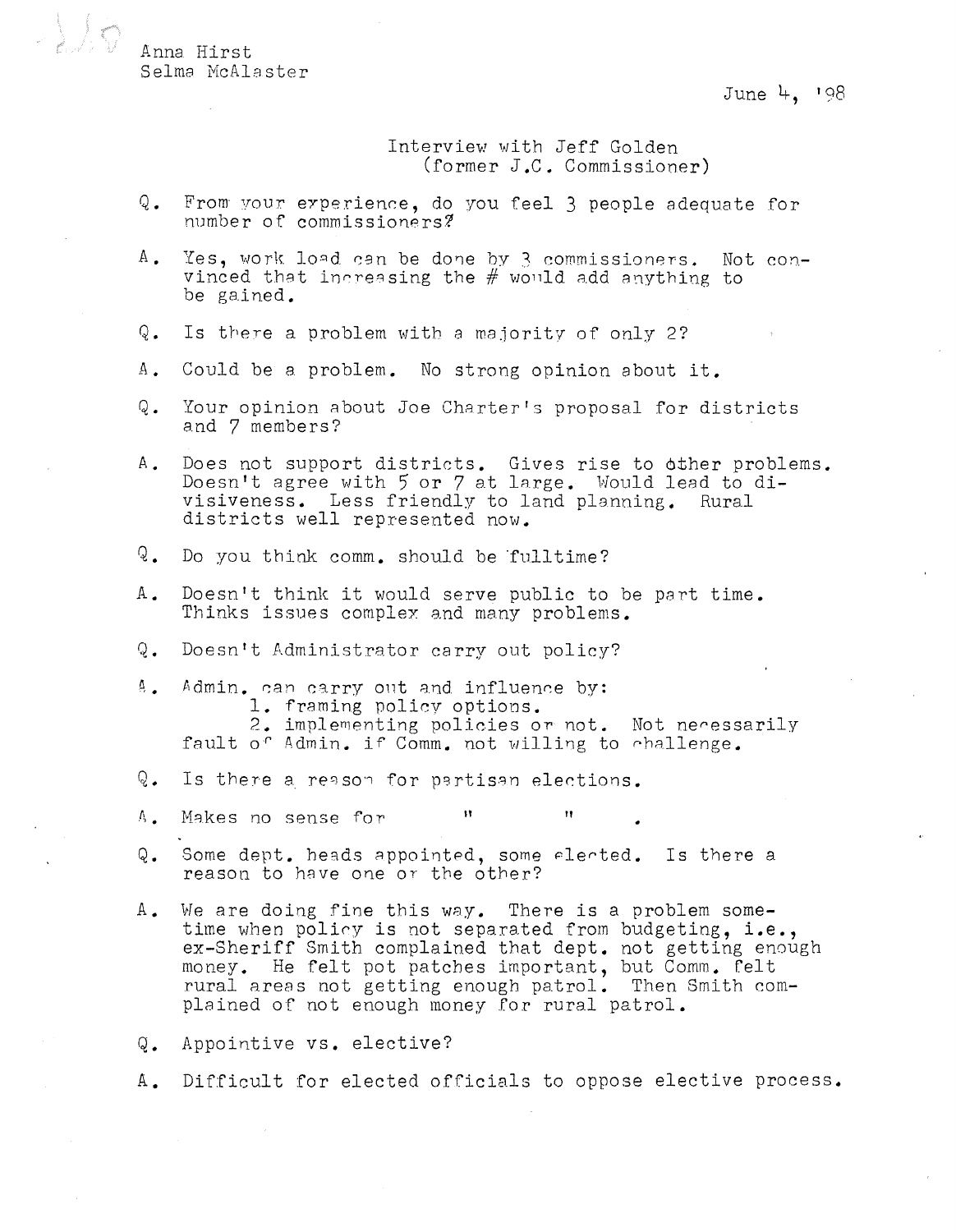Anna Hirst Selma McAlaster

June 4, '98

Interview with Jeff Golden (former J.C. Commissioner)

- Q. From your experience, do you feel 3 people adequate for number of commissioners?
- A. Yes, work load can be done by 3 commissioners. Not convinced that increasing the  $#$  would add anything to be gained.
- Q. Is there a problem with a majority of only 2?
- A. Could be a problem. No strong opinion about it.
- Q. Your opinion about Joe Charter's proposal for districts and 7 members?
- A. Does not support districts. Gives rise to 6ther problems. Doesn't agree with 5 or 7 at large. Would lead to divisiveness. Less friendly to land planning. Rural districts well represented now.
- Q. Do you think comm. should be fulltime?
- A. Doesn't think it would serve public to be part time. Thinks issues complex and many problems.
- Q. Doesn't Administrator carry out policy?
- A. Admin. can carry out and influence by: 1. framing policy options. 2. implementing policies or not. Not necessarily E. Implementing policies or not. Not heress.<br>.fault of Admin. if Comm. not willing to challenge.
- $Q.$  Is there a reason for partisan elections.
- A. Makes no sense for
- Q. Some dept. heads appointed, some elected. Is there a reason to have one or the other?
- A. We are doing fine this way. There is a problem sometime when poliry is not separated from budgeting, **i.e.,**  ex-Sheriff Smith complained that dept. not getting enough money. He felt pot patches important, but Comm. felt rural areas not getting enough patrol. Then Smith complained of not enough money for rural patrol.
- Q. Appointive vs. elective?
- A. Difficult for elected officials to oppose elective process.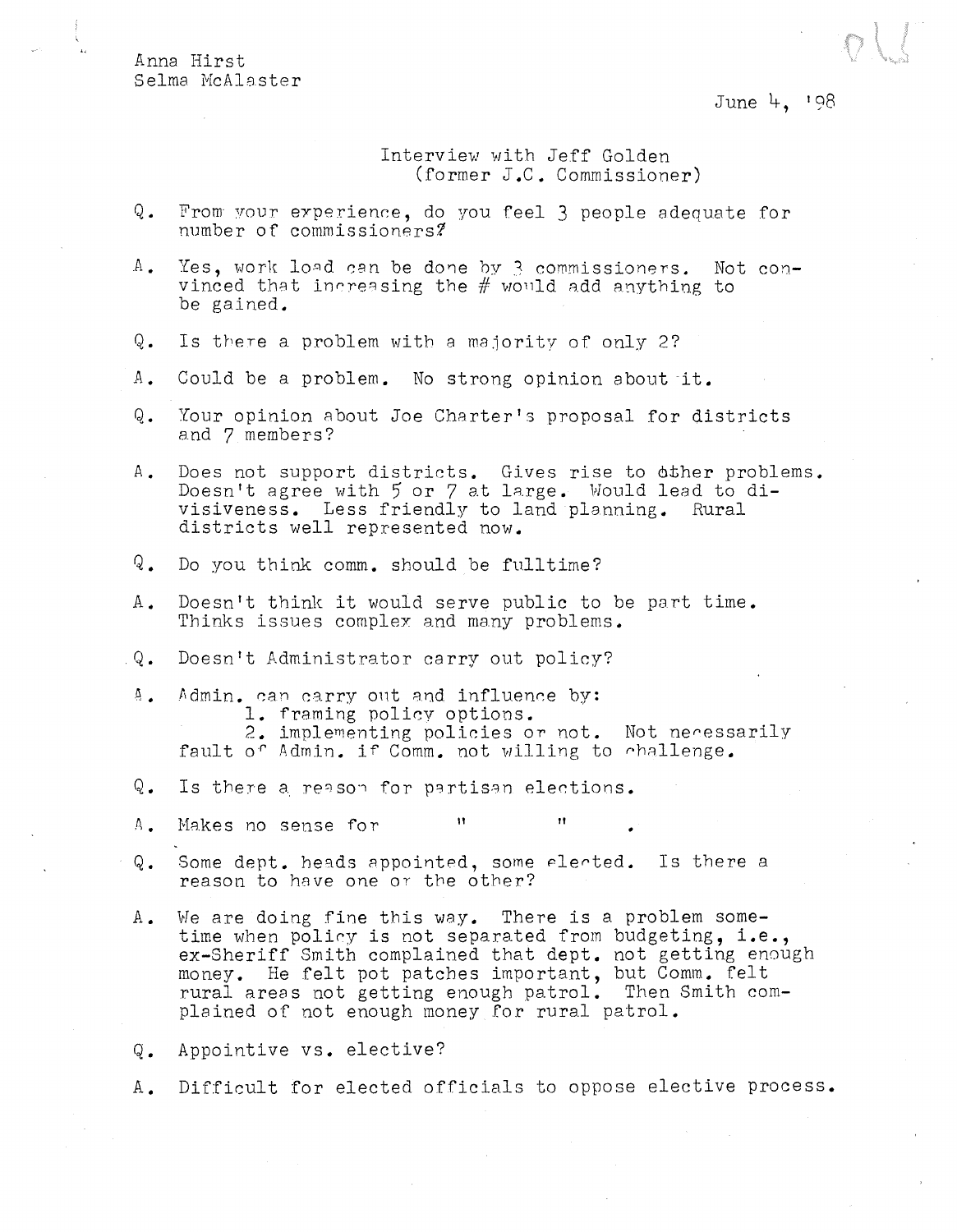- Q. How did vou feel about the organ. of bd. when you were Comm?
- A. We didn't have portfolios--we had liaisons.
- Q. Is it important to have more public input?
- A. In some cases yes, in some no. Public input for its own cause, no. Specific causes are justified. His primary concern was air quality.
- Q. Are some issues more important?
- A. Need to be considered issue by issue, **i.e.,** library.
- Q. What is a political issue?
- A. Promoting a ballot change. Political indicates votes.
- Q. Some people feel Bd. does too much administration.
- A. Present Admin. will not suffer board taking over.
- Q. What questions should be asked of candidates? L. Role of Admin. & Bd.
- A. Opinions on budget--, how it is madel- where they stand on state-county issues, i.e, water  $\&$  ground water, (role of govt.) transportation, etc.
- Q. What are your ideas on city-county division?
- A. Administration for each should be held accountable.
- Q. Does county interfere with city issues or v.v.?
- $A.$  City  $\rho_{\text{dys}}'$  taxes which support sheriff, etc.
- Q. Are you interested in entering politics?
- **A.** Perhaps Congress. Too involved with environmental issues for a local stance.